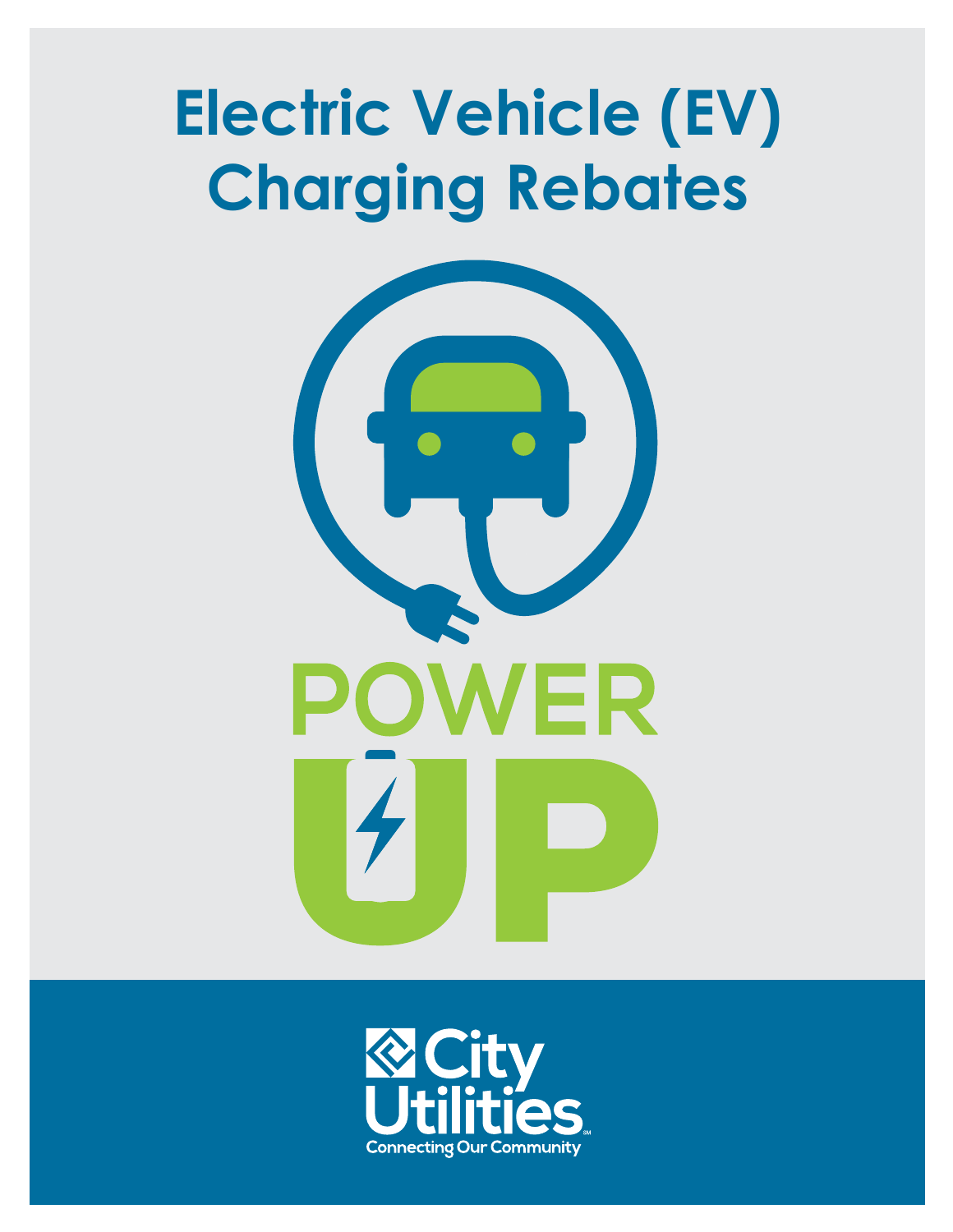## **Customer Information:**

|                                                                                                                                                                                                                                                                                                                                                         | Daytime Phone: ________________________________City Utilities Account Number: ________________________________        |  |  |  |
|---------------------------------------------------------------------------------------------------------------------------------------------------------------------------------------------------------------------------------------------------------------------------------------------------------------------------------------------------------|-----------------------------------------------------------------------------------------------------------------------|--|--|--|
| $\Box$ Single Family $\Box$ Multi-Family/Rental $\Box$ New Construction                                                                                                                                                                                                                                                                                 |                                                                                                                       |  |  |  |
| By my signature, I certify the information provided with this application is true, and I have read and understand the<br>program guidelines. City Utilities is not responsible for the outlet or charger performance or installation, and does not<br>provide any warranties or guarantees, expressed or implied.                                       |                                                                                                                       |  |  |  |
|                                                                                                                                                                                                                                                                                                                                                         |                                                                                                                       |  |  |  |
| Applications must be submitted within 90 days of the purchase date.                                                                                                                                                                                                                                                                                     |                                                                                                                       |  |  |  |
| I would prefer to: (check one)<br>$\Box$ Apply the rebate to my utility bill. $\Box$ Receive a rebate check.<br>$\Box$ Donate the rebate to Project Share, a tax-deductible donation.<br>(This program is administered by Ozarks Area Community Action Corporation to assist City Utilities customers in need with emergency<br>utility bill payments.) |                                                                                                                       |  |  |  |
| Licensed Electrician Information<br>(Must be completed by contractor)<br>Service Technician: Electronic Control of the Control of the Control of the Control of the Control of the Control of the Control of the Control of the Control of the Control of the Control of the Control of the Control of                                                  | <u> 1989 - Johann Stein, marwolaethau a bhann an t-Amhain ann an t-Amhain an t-Amhain an t-Amhain an t-Amhain an </u> |  |  |  |
|                                                                                                                                                                                                                                                                                                                                                         | Date of Installation: <b>Example 2014</b> The Contract of Installation:                                               |  |  |  |

#### **Rebate Process**

- 1. Select an electrician licensed in the City of Springfield, Missouri
	- • City Utilities recommends getting at least 2-3 different bids. For information on how to select a qualified contractor, or to view the City Utilities Electrical Contractor list, visit cityutilities.net/save/contractors.
- 2. Complete the 240V outlet upgrade and/or installation of the EV charger.
- 3. Submit the following information:
	- Rebate application with the customer's signature
	- Copy of licensed electrician invoice with installation date and/or itemized purchase receipt of qualifying equipment

*Please allow 3-5 weeks to receive approved rebate.*

Mail to: Energy Services & Renewables City Utilities of Springfield, Missouri PO Box 551 Springfield, MO 65801-0551

## **Apply online at cityutilities.net/save If you have questions, call 874-8200.**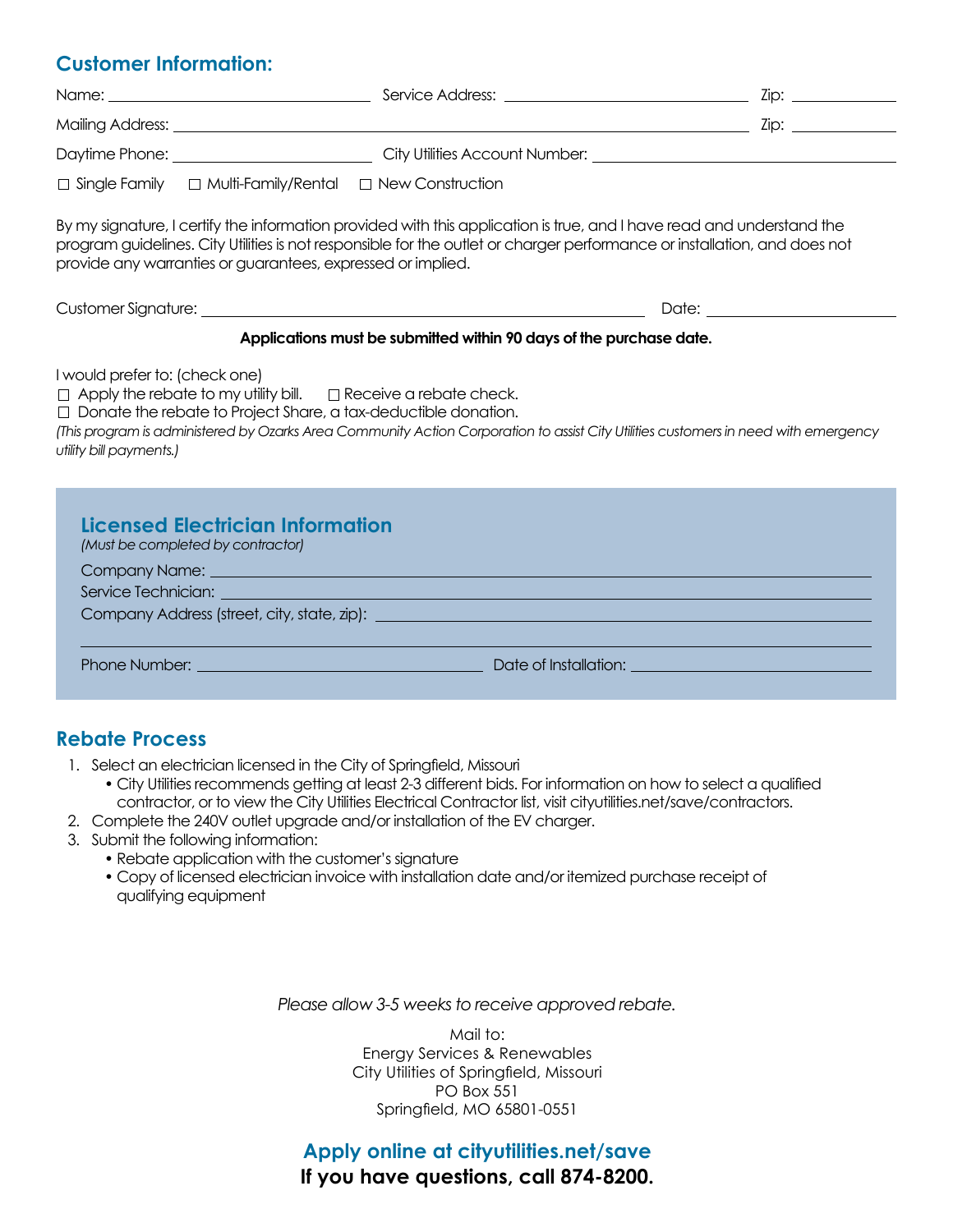# **Residential EV Home Upgrade**

City Utilities **existing** electric residential customers who install a 240-volt outlet with a NEMA 6-50 or NEMA 14-50 receptacle may qualify for a rebate of 50% of the cost up to \$500. **Must be purchased and installed May 1, 2022, or after.** 

| Quantity of Outlet(s) Installed |                                                                      | $\Box$ 2                                                              |
|---------------------------------|----------------------------------------------------------------------|-----------------------------------------------------------------------|
| Outlet Rating                   | $\Box$ 50-amp branch circuit equipped<br>with a NEMA 6-50 receptacle | $\Box$ 50-amp branch circuit equipped<br>with a NEMA 14-50 receptacle |
| Name of Contractor:             |                                                                      |                                                                       |
| Outlet and Installation Cost:   |                                                                      |                                                                       |
| Date of Installation:           |                                                                      |                                                                       |

- The installation must include a 50-amp branch circuit equipped with a NEMA 6-50 or NEMA 14-50 receptacle to accept a Level 2 EV charger.
- • EV Home Upgrade must be installed by an electrician licensed in the City of Springfield, Missouri.
- Customers may receive up to two (2) rebates per service address.

# **Residential EV Charger**

City Utilities electric residential customers who purchase and install a Wi-Fi enabled Level 2 EV charger may qualify for a rebate of 50% of the cost up to \$500. **Must be purchased and installed May 1, 2022, or after.** 

| Quantity of EV Charger(s) Purchased | -17 |
|-------------------------------------|-----|
| Brand Name of EV Charger:           |     |
| Model Number of EV Charger:         |     |
| Place of Purchase:                  |     |
| <b>EV Charger Purchase Price:</b>   |     |
| Date of Purchase:                   |     |

- The EV charger must be a Wi-Fi enabled Level 2 charger.
- All Level 2 EV chargers must be new.
- Customers may receive up to two (2) rebates per customer.

## **EV-Ready Home (For Builders)**

City Utilities electric residential **new construction** dwellings with an attached garage may qualify for a rebate of up to \$100 per outlet.

| Quantity of Outlets Installed |                                                                               | П 2                                                                   |
|-------------------------------|-------------------------------------------------------------------------------|-----------------------------------------------------------------------|
| Outlet Rating                 | 50-amp branch circuit equipped<br>$\mathbf{L}$<br>with a NEMA 6-50 receptacle | $\Box$ 50-amp branch circuit equipped<br>with a NEMA 14-50 receptacle |
| Name of Contractor:           |                                                                               |                                                                       |
| Outlet and Installation Cost: |                                                                               |                                                                       |
| Date of Installation:         |                                                                               |                                                                       |

- Must be a new construction dwelling with an attached garage.
- The installation must include a 50-amp branch circuit equipped with a NEMA 6-50 or NEMA 14-50 receptacle to accept a Level 2 EV charger.
- Outlet must be installed during the building process, be connected and operational prior to occupancy.
- Builders may receive up to two (2) rebates per service address.